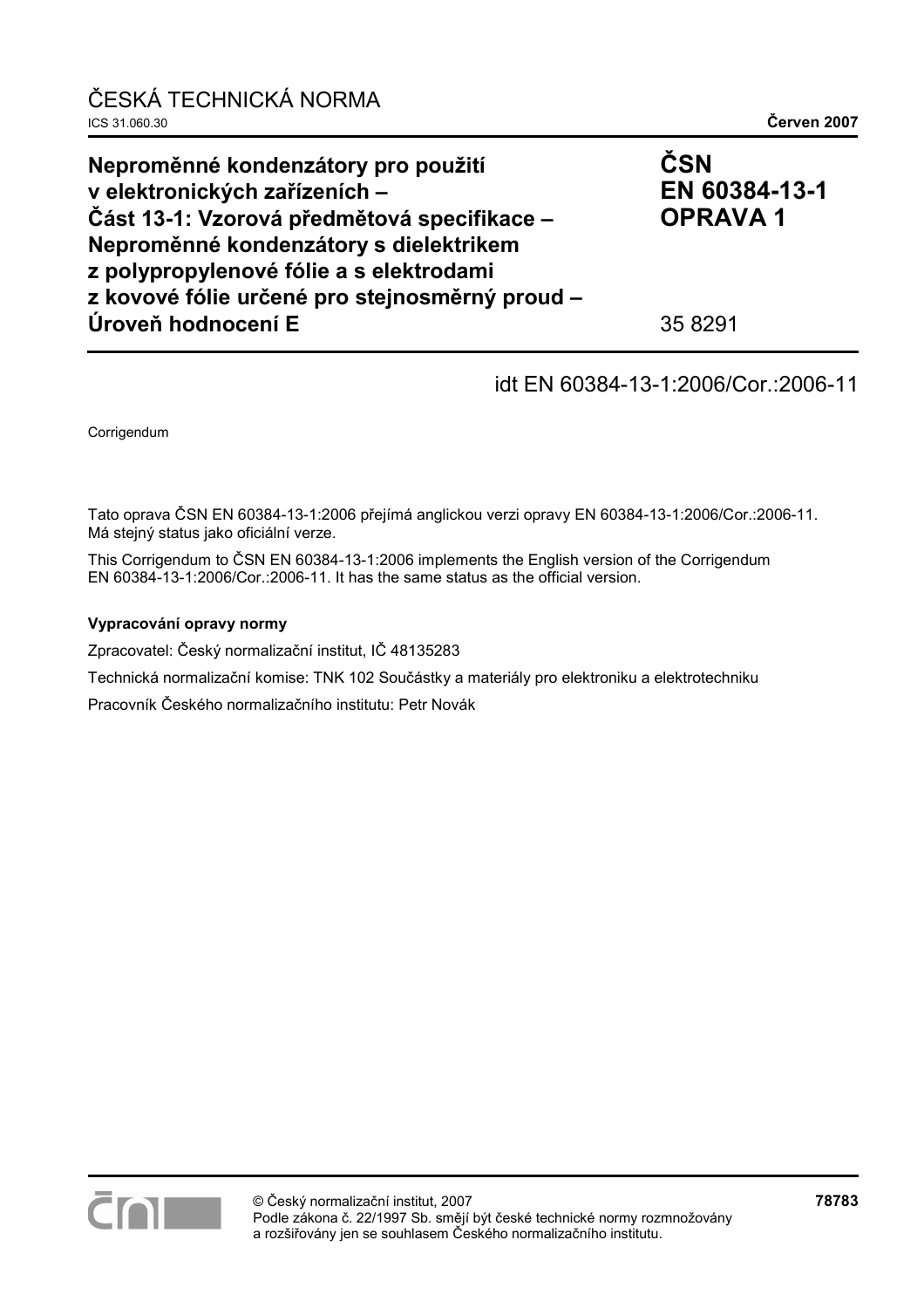

Corrigendum to EN 60384-13-1:2006

English version

\_\_\_\_\_\_\_\_\_\_\_

**Foreword** 

**Replace** the last paragraph by:

Annex ZA has been added by CENELEC.

**Add** Annex ZA (see overleaf):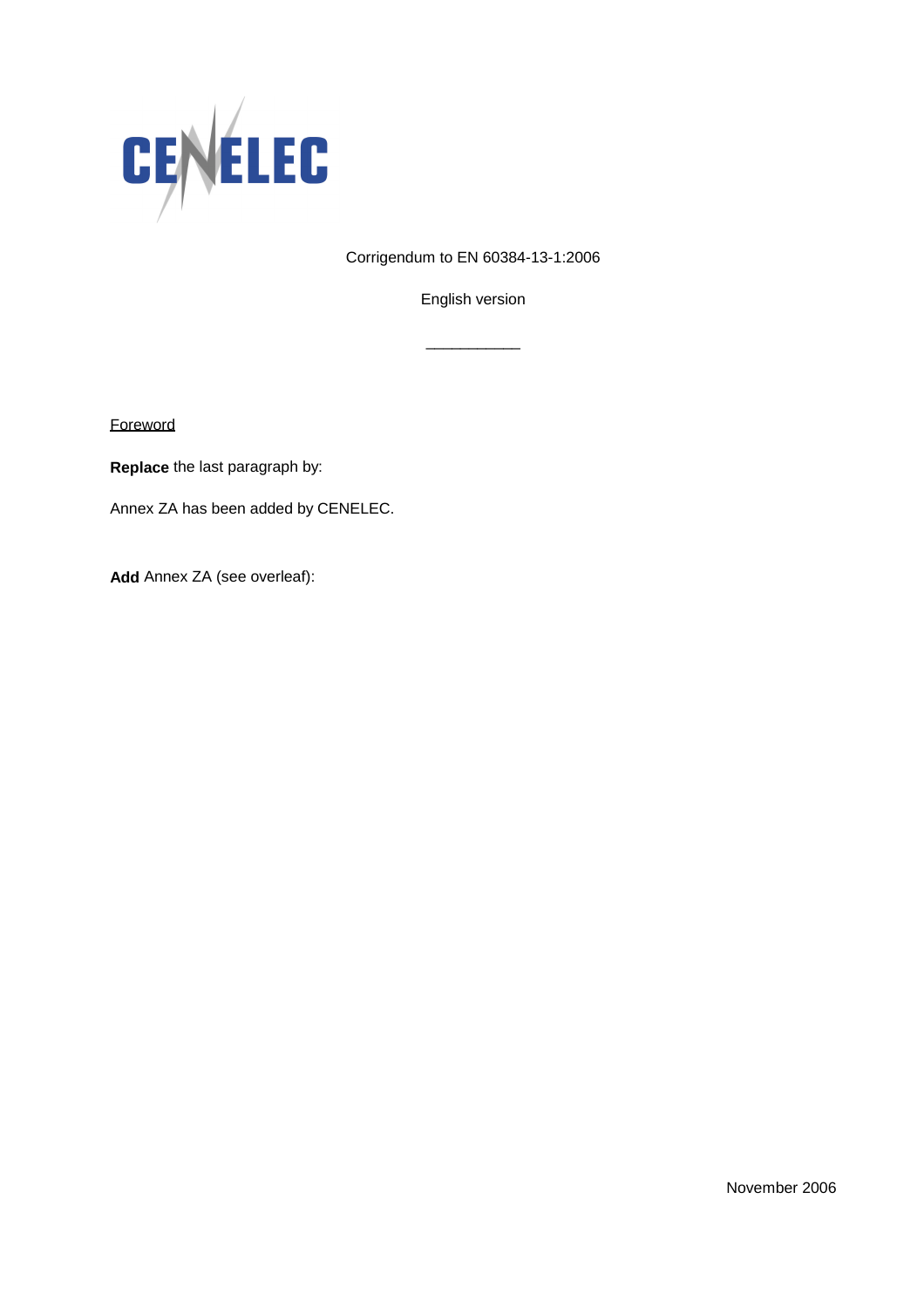# **Annex ZA**

## (normative)

## **Normative references to international publications with their corresponding European publications**

The following referenced documents are indispensable for the application of this document. For dated references, only the edition cited applies. For undated references, the latest edition of the referenced document (including any amendments) applies.

NOTE When an international publication has been modified by common modifications, indicated by (mod), the relevant EN/HD applies.

| Publication                          | Year  | <u>Title</u>                                                                                                                                                   | EN/HD                         | Year               |
|--------------------------------------|-------|----------------------------------------------------------------------------------------------------------------------------------------------------------------|-------------------------------|--------------------|
| <b>IEC 60410</b>                     | $-1)$ | Sampling plans and procedures for inspection -<br>by attributes                                                                                                |                               |                    |
| IEC 60384-1 (mod) $-1$ <sup>1)</sup> |       | Fixed capacitors for use in electronic<br>equipment<br>Part 1: Generic specification                                                                           | EN 60384-1<br>+ corr. October | $2001^{2}$<br>2001 |
| IEC 60384-13                         | $-1)$ | Fixed capacitors for use in electronic<br>equipment<br>Part 13: Sectional specification - Fixed<br>polypropylene film dielectric metal foil d.c.<br>capacitors | EN 60384-13                   | $2006^{2}$         |

\_\_\_\_\_\_\_\_\_\_\_

j

<sup>1)</sup> Undated reference.

<sup>2)</sup> Valid edition at date of issue.